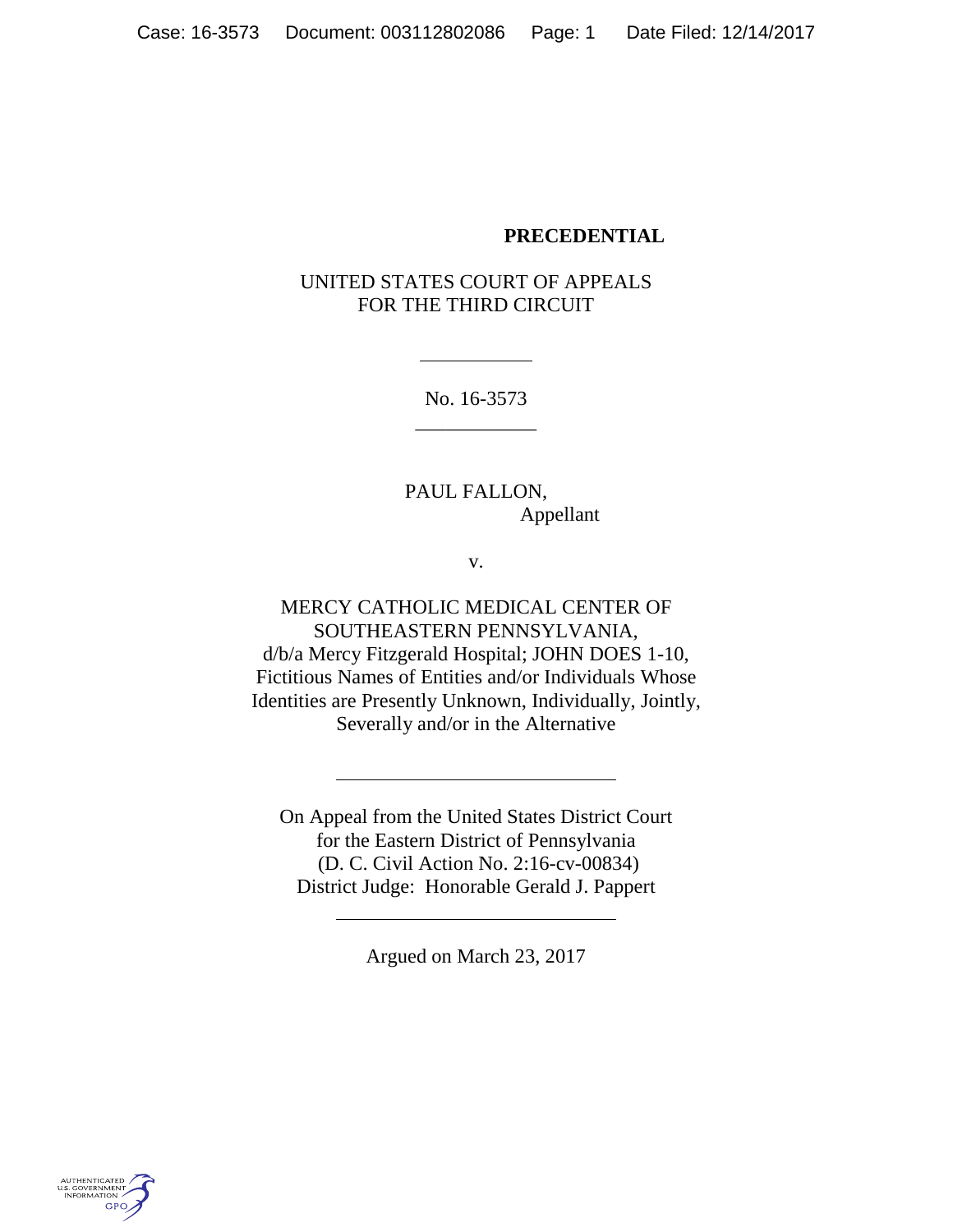# Before: SMITH, Chief Judge JORDAN and ROTH, Circuit Judges

(Opinion filed: December 14, 2017)

Alan H. Schorr, Esquire **(Argued)** Schorr and Associates 5 Split Rock Drive Cherry Hill, NJ 08003

Counsel for Appellant

Darren M. Creasy, Esquire Andrea M. Kirshenbaum, Esquire **(Argued)** Post & Schell 1600 John F. Kennedy Boulevard Four Penn Center, 13<sup>th</sup> Floor Philadelphia, PA 19103

Counsel for Appellee

O P I N I O N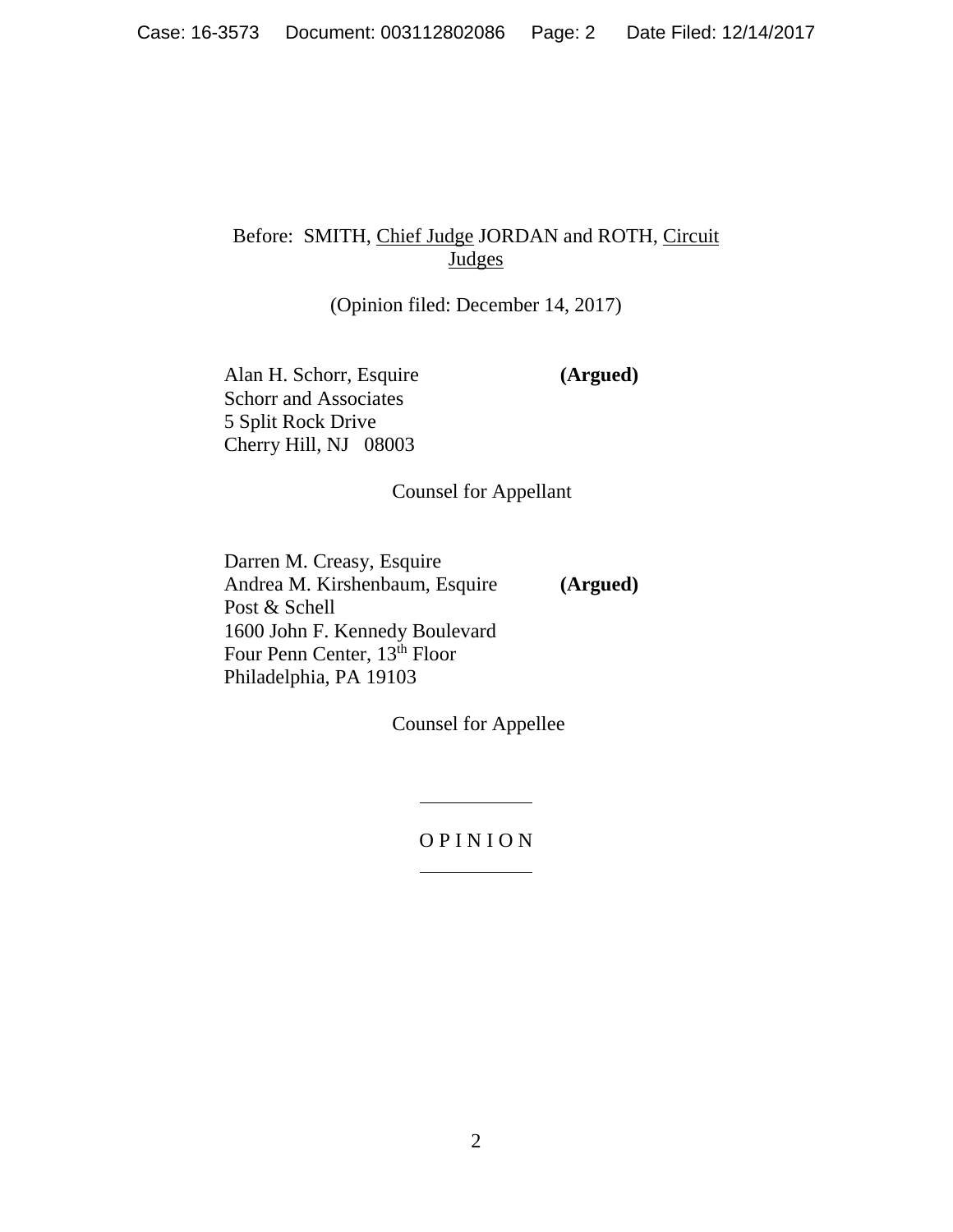## **ROTH**, Circuit Judge:

Paul Fallon was terminated by his employer, Mercy Catholic Medical Center, because he refused to be inoculated against flu. He opposed the flu vaccine because he believed that this vaccine might do more harm than good. However, Mercy Catholic required its employees to receive the flu vaccine unless they qualified for a medical or religious exemption. In 2014, Fallon sought the exemption on religious grounds. Mercy Catholic ruled that he did not qualify and terminated him when he continued to refuse the vaccine. Fallon sued under Title VII of the Civil Rights Act of  $1964$  $1964$ ,<sup>1</sup> arguing that his termination constituted religious discrimination. The District Court dismissed his case with prejudice because his beliefs, while sincere and strongly held, were not religious in nature and, therefore, not protected by Title VII.

In deciding the case, the District Court considered the full text of an essay that was partially quoted in Fallon's complaint but not submitted in full until Mercy Catholic attached it to the reply brief in support of its motion to dismiss. Fallon now appeals, arguing that his beliefs are religious in nature. He also contends that only the portions of the essay, which were quoted in the complaint, should have been considered. Finally, he asserts that the dismissal should not have been with prejudice. We agree, however, with the District Court and will affirm.

<span id="page-2-0"></span> <sup>1</sup> 42 U.S.C. § 2000e *et seq.*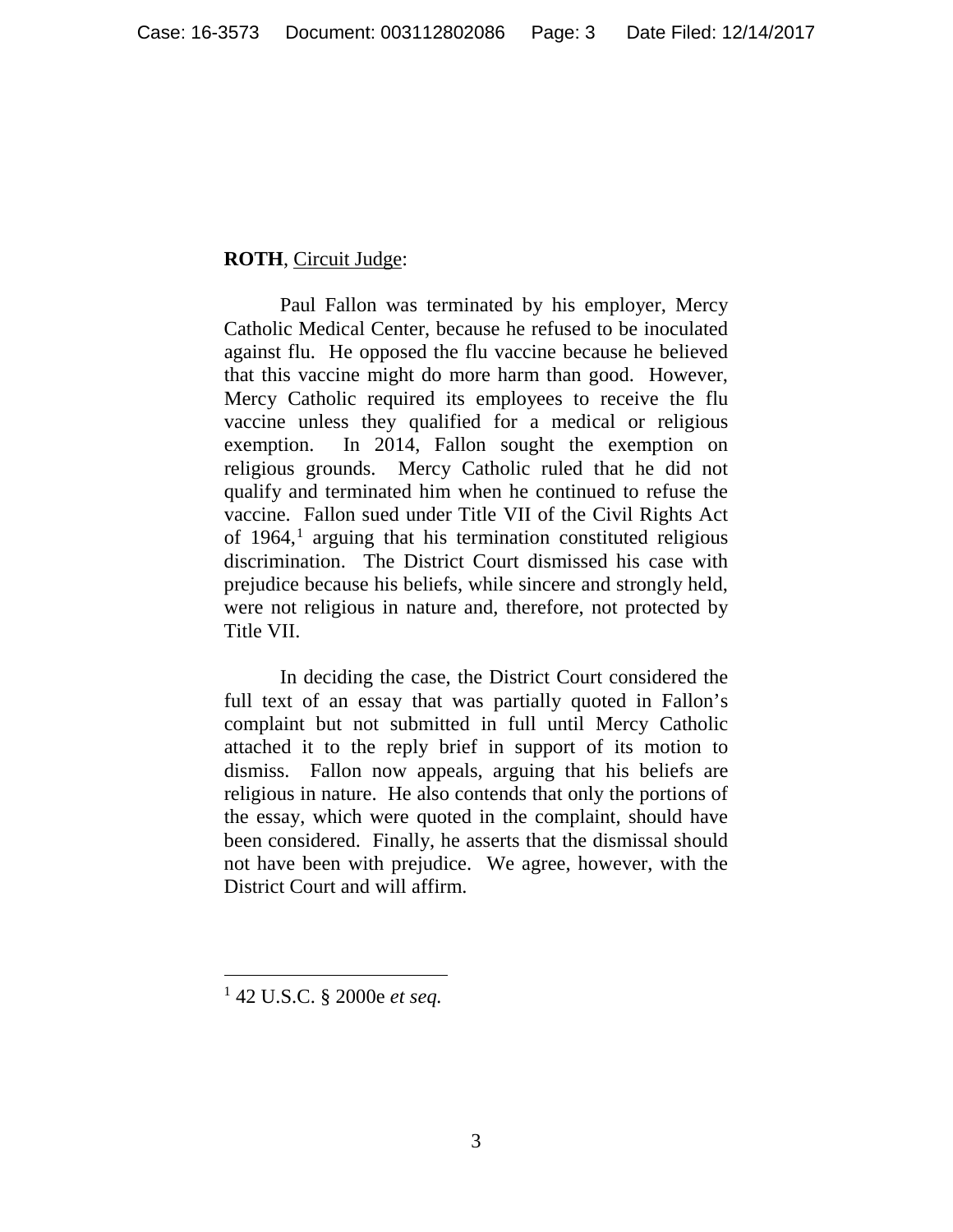#### **I. Background[2](#page-3-0)**

Fallon began his employment with Mercy Catholic as a Psychiatric Crisis Intake Worker in September 1994. In 2012, Mercy Catholic began requiring employees to obtain a flu vaccine or submit an exemption form to obtain a medical or religious exemption. Any employee granted an exemption was required to wear a mask as an accommodation. While Fallon does not belong to any religious organization, he holds strong personal beliefs, opposing the flu vaccine. In 2012 and 2013, Fallon sought and received religious exemptions, based on personal beliefs which he explained in a lengthy essay attached to his requests for exemption. In 2014, Fallon made a similar request for an exemption, again attaching his essay which he described throughout the complaint in this action, as "explaining his sincerely held beliefs."<sup>[3](#page-3-1)</sup> His request was denied. Mercy Catholic explained to Fallon that it had changed its standards for granting a religious exemption and that Fallon's submission no longer sufficed. Mercy Catholic requested a letter from a clergyperson to support his request for an exemption. Fallon could not provide one. Fallon was suspended and ultimately terminated on December 31, 2014, for failing to comply with the flu vaccine requirements.

On February 19, 2016, Fallon filed a complaint against Mercy Catholic for, among other things, $4$  religious

<span id="page-3-0"></span> <sup>2</sup> Because this case was decided on a motion to dismiss, the following facts are drawn from the complaint.

<span id="page-3-1"></span> $3$  App. 24-30.

<span id="page-3-2"></span><sup>4</sup> Fallon also alleged "wrongful termination" on the basis of religion in violation of Title VII. The discrimination that he alleges is his termination so that his "wrongful termination"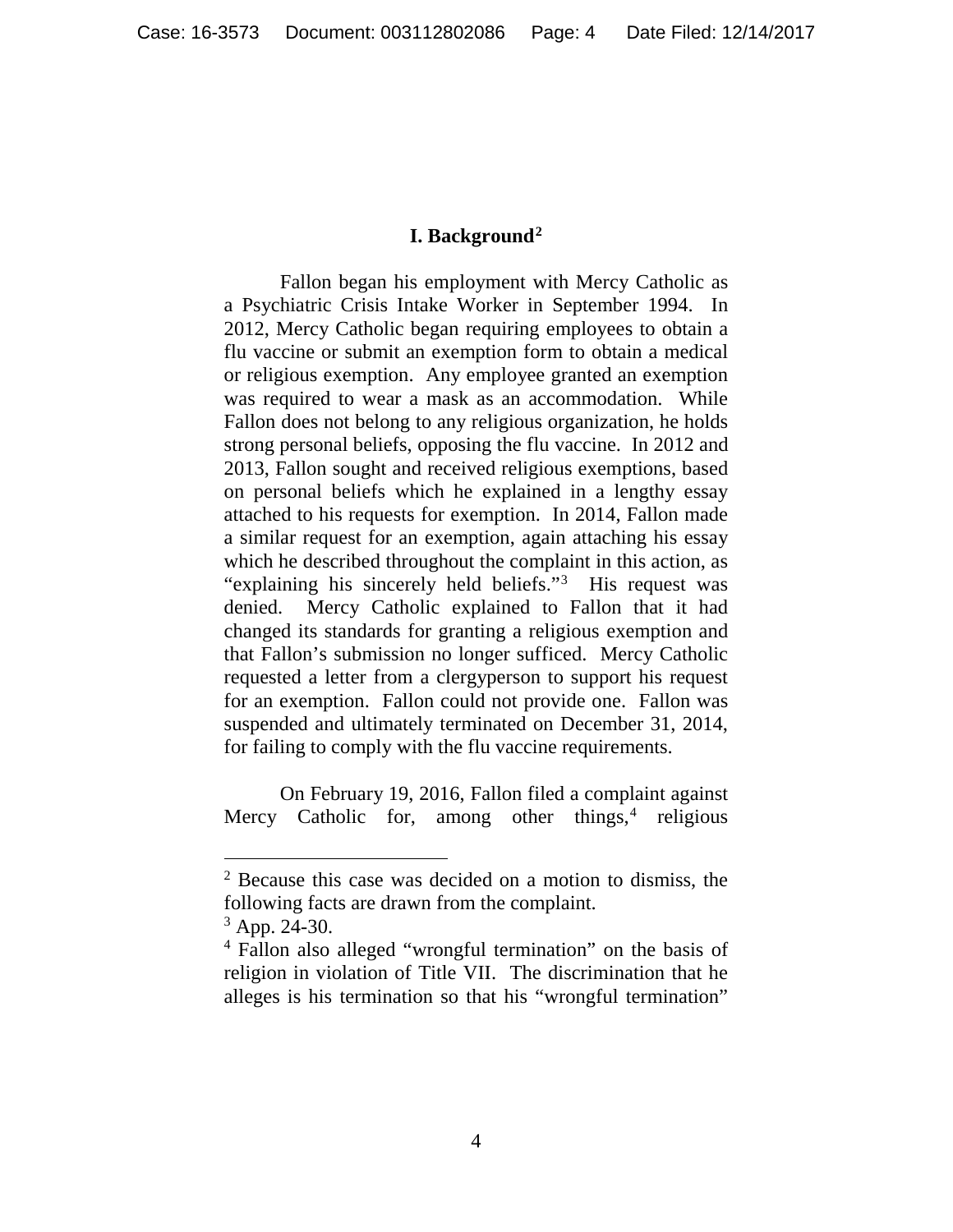discrimination and failure to accommodate in violation of Title VII. On June 1, 2016, Mercy Catholic filed a motion to dismiss, arguing that Fallon's beliefs were not religious and therefore not protected under Title VII. Fallon opposed the motion to dismiss. Mercy Catholic submitted a reply brief and included, as an attachment, the twenty-two page essay that Fallon had attached to his request for religious accommodation in 2014. On July 26, the District Court held a two-hour hearing on the motion, at which Fallon argued that the District Court could not consider the full essay in relation to a motion to dismiss because the full essay was not part of the complaint. On August 9, 2016, partly on the basis of the full essay, the District Court granted Mercy Catholic's motion to dismiss. Because the District Court concluded that amendment would be futile, the dismissal was with prejudice.

## **II. Discussion[5](#page-4-0)**

## **A. Religious Discrimination**

Fallon argues that his complaint properly alleges religious discrimination in violation of Title VII. Title VII makes it an unlawful employment practice for an employer "to discharge any individual, or otherwise to discriminate

 $\overline{a}$ 

claim does not appear to be independent of his religious discrimination claim. He listed several other counts as well, but they were dismissed and Fallon does not appeal their dismissal.

<span id="page-4-0"></span><sup>5</sup> Our review of the grant of a motion to dismiss is plenary. *Fowler v. UPMC Shadyside*, 578 F.3d 203, 206 (3d Cir. 2009). The District Court had jurisdiction under 28 U.S.C. § 1331. We have jurisdiction under 28 U.S.C. § 1291.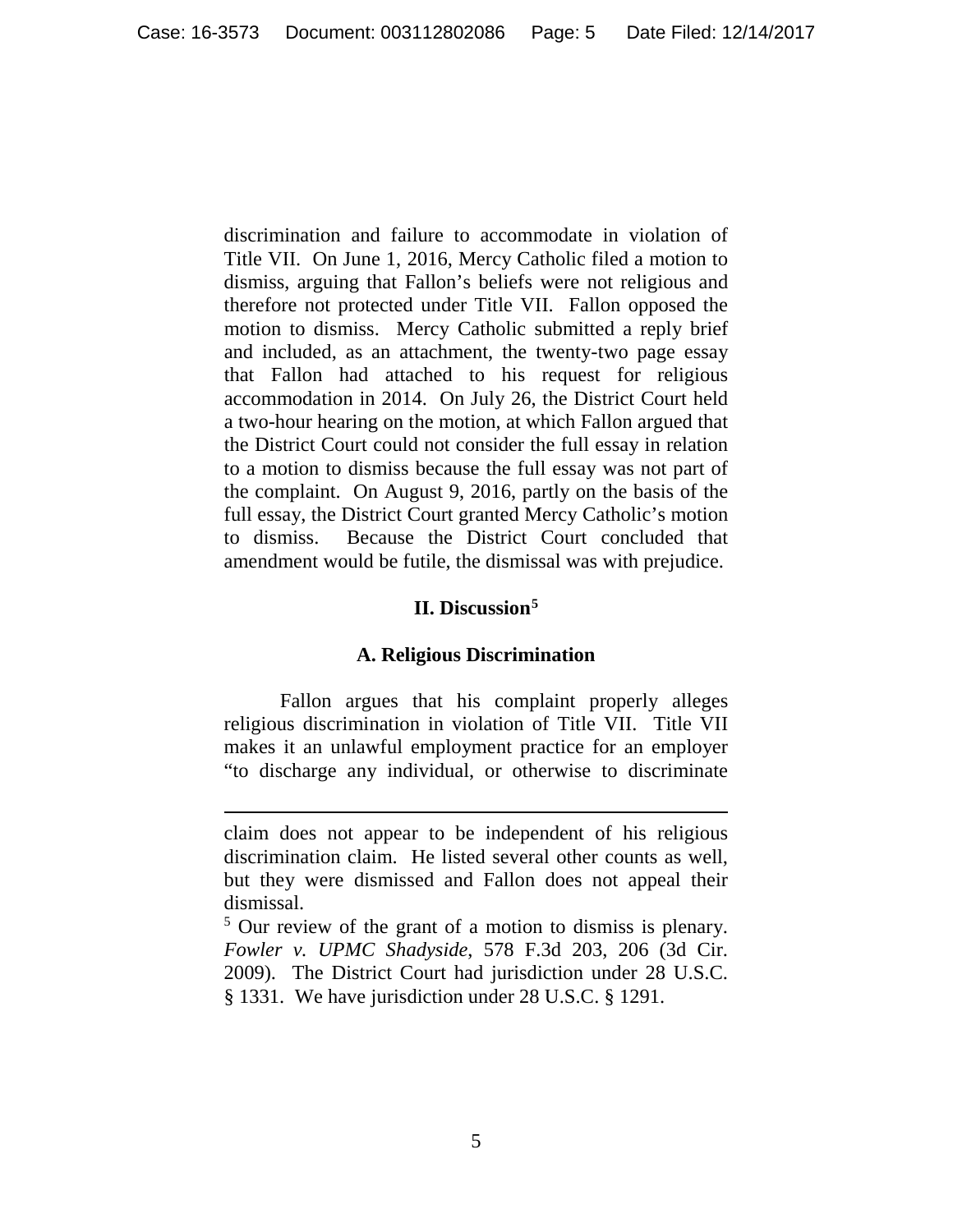against any individual with respect to his compensation, terms, conditions, or privileges of employment, because of such individual's . . . religion . . .."<sup>[6](#page-5-0)</sup> According to the statutory definitions, "[t]he term 'religion' includes all aspects of religious observance and practice, as well as belief, unless an employer demonstrates that he is unable to reasonably accommodate to an employee's or prospective employee's religious observance or practice without undue hardship on the conduct of the employer's business."[7](#page-5-1)

Under Title VII, in order to establish religious discrimination, the employee must have shown that (1) he held a sincere religious belief that conflicted with a job requirement, (2) he informed his employer of the conflict, and (3) he was disciplined for failing to comply with the conflicting requirement.[8](#page-5-2) Here, Fallon held a sincere opposition to vaccination that conflicted with the requirement that he receive the flu vaccine, he informed Mercy Catholic of this conflict, and he was terminated for failing to comply with the vaccination requirement. Thus, we are left to consider only whether Fallon's opposition to vaccination is a religious belief under Title VII. If not, he has not pleaded a prima facie case.[9](#page-5-3)

<span id="page-5-0"></span> $642$  U.S.C. § 2000e-2(a)(1).

<span id="page-5-1"></span> $7,42,$  U.S.C. § 2000e(j).

<span id="page-5-2"></span><sup>8</sup> *Shelton v. Univ. of Med. & Dentistry of N.J.*, 223 F.3d 220, 224 (3d Cir. 2000).

<span id="page-5-3"></span><sup>9</sup> Fallon's failure to accommodate claim also depends on Fallon's views being religious. *See, e.g.*, *Wilkerson v. New Media Tech. Charter Sch. Inc.*, 522 F.3d 315, 319 (3d Cir. 2008) ("To establish a prima facie case of a failure to accommodate claim, the employee must show . . . she has a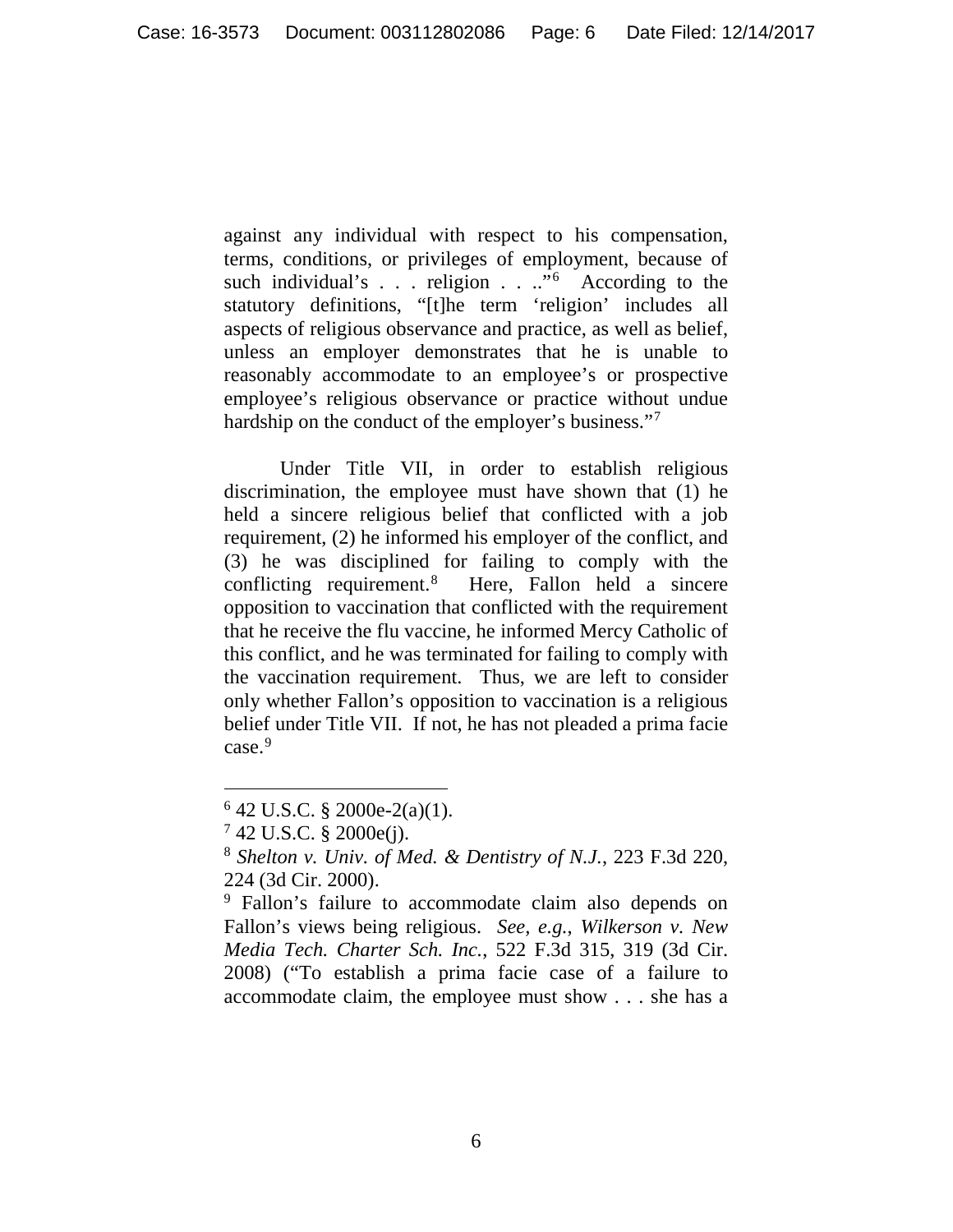#### **1. The Definition of "Religion"**

As we have acknowledged, "[f]ew tasks that confront a court require more circumspection than that of determining whether a particular set of ideas constitutes a religion  $\dots$ ."<sup>[10](#page-6-0)</sup> This task is particularly difficult when we have to determine whether a nontraditional faith requires the protections of the First Amendment and/or of Title VII.

In conducting our review, we bear in mind the history of the judicial definitions of religion. In *United States v. Seeger*, while interpreting a conscientious objector statute that exempted from conscription those whose religious training and belief made them opposed to war in any form, the Supreme Court put forward a standard for determining whether a belief is religious: "[D]oes the claimed belief occupy the same place in the life of the objector as an orthodox belief in God holds in the life of one clearly qualified for exemption?"[11](#page-6-1) With this standard, the Court differentiated between those whose views were religious in nature and those whose views were "essentially political, sociological, or philosophical . . ..<sup>"[12](#page-6-2)</sup> The Court stated then, and has continued to reiterate ever since, that no court should inquire into the validity or plausibility of the beliefs; instead, the task of a court is "to decide whether the beliefs professed by a registrant are sincerely held and whether they are, in [the

 $\overline{a}$ 

sincere religious belief that conflicts with a job requirement . . ..").

<span id="page-6-1"></span><span id="page-6-0"></span><sup>10</sup> *Africa v. Com. of Pa.*, 662 F.2d 1025, 1031 (3d Cir. 1981).  $11$  380 U.S. 163, 184 (1965).

<span id="page-6-2"></span><sup>12</sup> *Id.* at 165.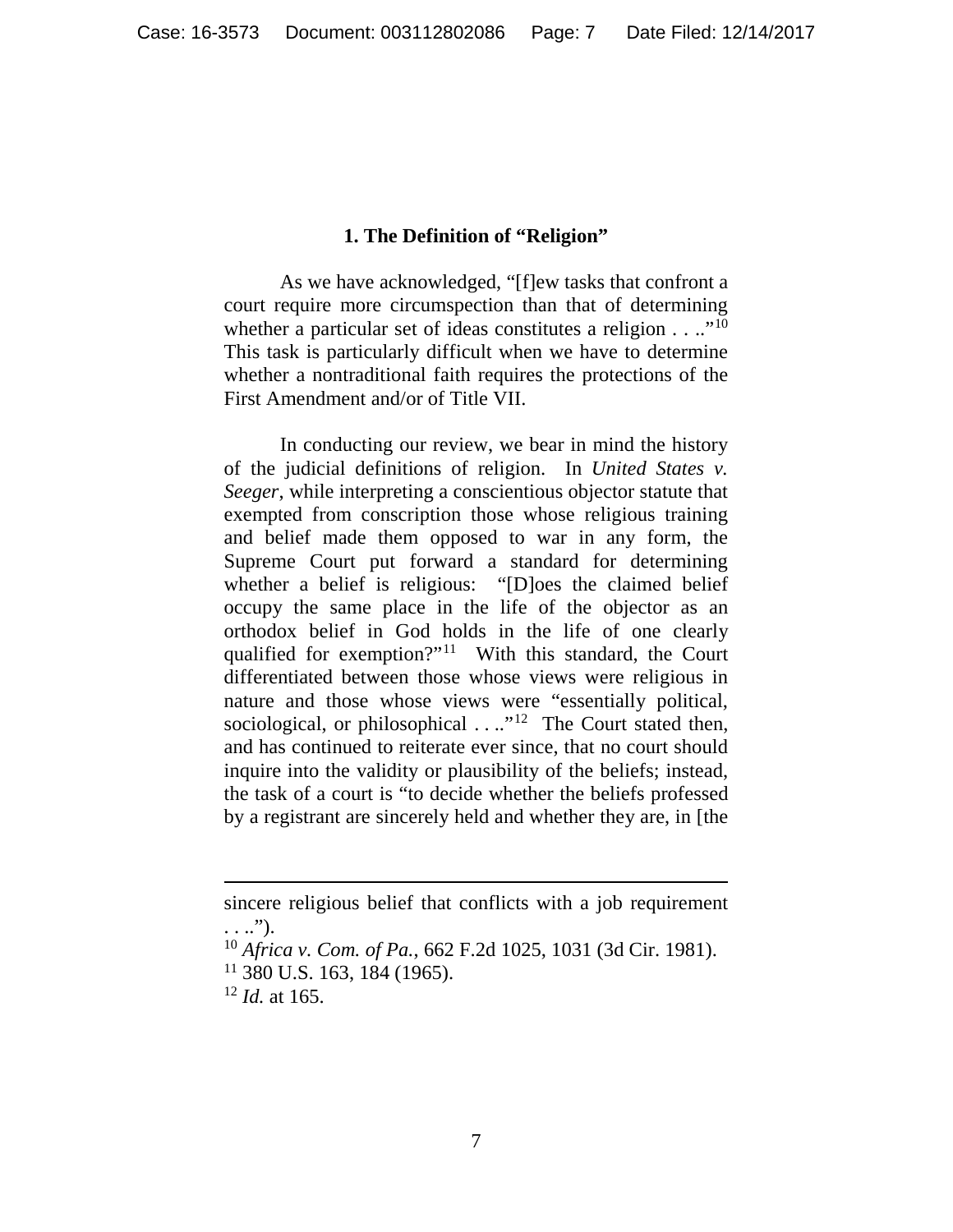believer's] own scheme of things, religious."<sup>13</sup> Applying the same test later in *Welsh v. United States*, the Court made clear that belief in God or divine beings was not necessary; nontheistic beliefs could also be religious within the meaning of the statute as long as they "occupy in the life of that individual 'a place parallel to that filled by . . . God' in traditionally religious persons."[14](#page-7-1)

This Court has specifically considered how a belief may occupy a place parallel to that filled by God in traditionally religious persons. In *Malnak v. Yogi*, confronted with this question, Judge Adams in a concurrence investigated definitions of religion from the time of the Framing of the Constitution. These definitions tended to revolve around belief in God.<sup>15</sup> Finding them inadequate,

<span id="page-7-2"></span><sup>15</sup> 592 F.2d 197, 201 (3d Cir. 1979) (Adams, J., concurring).

<span id="page-7-0"></span> <sup>13</sup> *Id.* at 185; *see also Burwell v. Hobby Lobby Stores, Inc.*, 134 S. Ct. 2751, 2779 (2014) ("[I]t is not for us to say that [the believers'] religious beliefs are mistaken or insubstantial.").

<span id="page-7-1"></span><sup>14</sup> 398 U.S. 333, 340 (1970) (quoting *Seeger*, 380 U.S. at 176). Fallon, quoting 29 C.F.R. § 1605.1, argues that religious beliefs are moral or ethical beliefs as to what is right and wrong that are sincerely held with the strength of traditional religious views. This argument is incorrect. The next sentence of the regulation describes the regulation as adopting the standard in *Seeger* and *Welsh*. Hence, we do not read the regulation to require only that the beliefs relate to "what is right and wrong" and be "sincerely held with the strength of traditional religious views." They must meet the standards in *Seeger* and *Welsh*.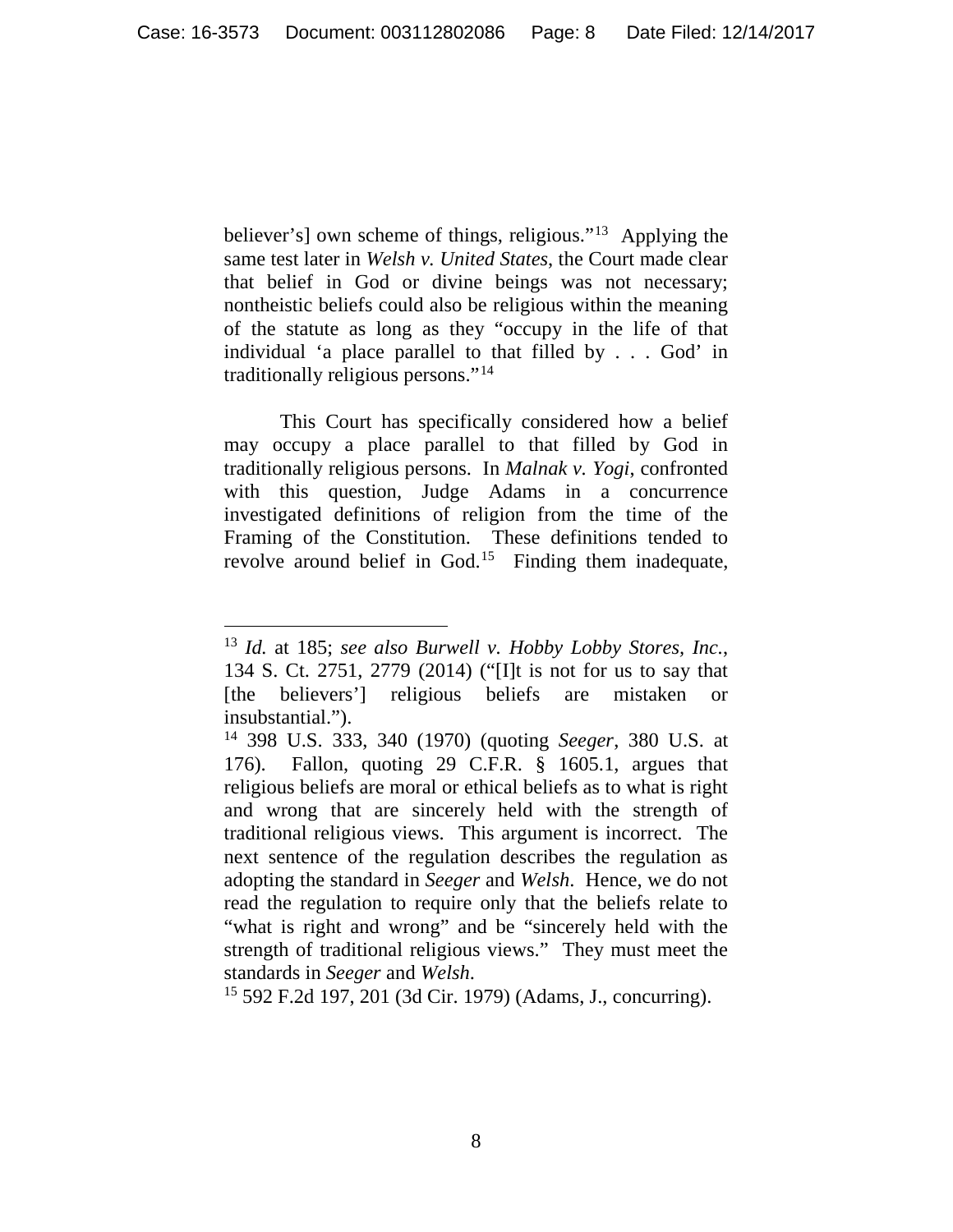Judge Adams proposed a modern definition of religion.<sup>[16](#page-8-0)</sup> We later adopted this definition in *Africa v. Commonwealth of Pennsylvania*, describing it as follows:

> First, a religion addresses fundamental and ultimate questions having to do with deep and imponderable matters. Second, a religion is comprehensive in nature; it consists of a beliefsystem as opposed to an isolated teaching. Third, a religion often can be recognized by the presence of certain formal and external signs.<sup>[17](#page-8-1)</sup>

This definition has met with considerable agreement.<sup>[18](#page-8-2)</sup>

devotion to an acknowledged ultimate reality or deity"); *Religious*, Dictionary.com, http://www.dictionary.com/browse/religion (defining "religion" as "a set of beliefs concerning the cause, nature, and purpose of the universe, especially when considered as

<span id="page-8-0"></span> <sup>16</sup> *Id.* at 207-10.

 $17\,662$  F.2d at 1032.

<span id="page-8-2"></span><span id="page-8-1"></span><sup>18</sup> *See Friedman v. S. Cal. Permanente Med. Grp.*, 102 Cal. App. 4th 39, 60-61 (2002) (listing cases). This definition is also in agreement with dictionary definitions. *See, e.g.*, Black's Law Dictionary 1482 (10th ed. 2014) (defining "religion" as "[a] system of faith and worship usu. involving belief in a supreme being and usu. containing a moral or ethical code; esp., such a system recognized and practiced by a particular church, sect, or denomination"); Merriam-Webster's Collegiate Dictionary (11th ed.), *available at* https://www.merriam-webster.com/dictionary/religious (defining "religious" as "relating to or manifesting faithful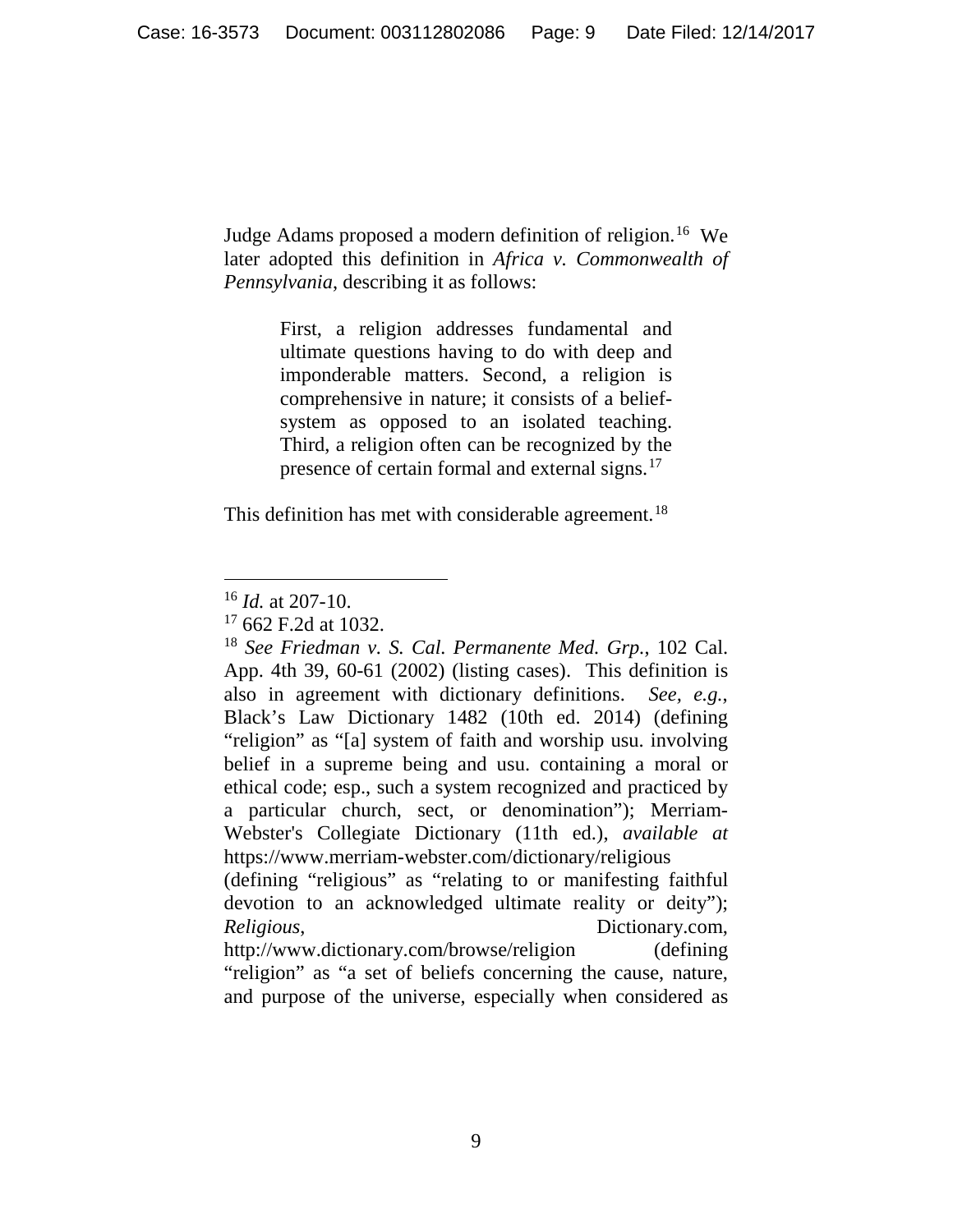#### **2. Fallon's Beliefs**

Under *Africa*, we must determine whether Fallon's beliefs "address[] fundamental and ultimate questions having to do with deep and imponderable matters," are "comprehensive in nature," and are accompanied by "certain formal and external signs."[19](#page-9-0)

Fallon's beliefs are laid out in the complaint. First, he agrees with a quote, attributed to the founder of Buddhism:

> Do not believe in anything simply because you have heard it. Do not believe in anything simply because it is spoken and rumored by many. Do not believe in anything merely on the authority of your teachers and elders. Do not believe traditions because they have been handed down for many generations. But after observation and analysis, when you find that anything agrees with reason and is conducive to the good and benefit of one and all, then accept it and live up to it.<sup>[20](#page-9-1)</sup>

He believes that "one should not harm their [sic] own body and strongly believes that the flu vaccine may do more harm

 $\overline{a}$ 

<span id="page-9-1"></span><span id="page-9-0"></span>the creation of a superhuman agency or agencies, usually involving devotional and ritual observances, and often containing a moral code governing the conduct of human affairs") (last visited Oct. 31, 2017). <sup>19</sup> *Africa*, 662 F.2d at 1032.  $20$  App. 28.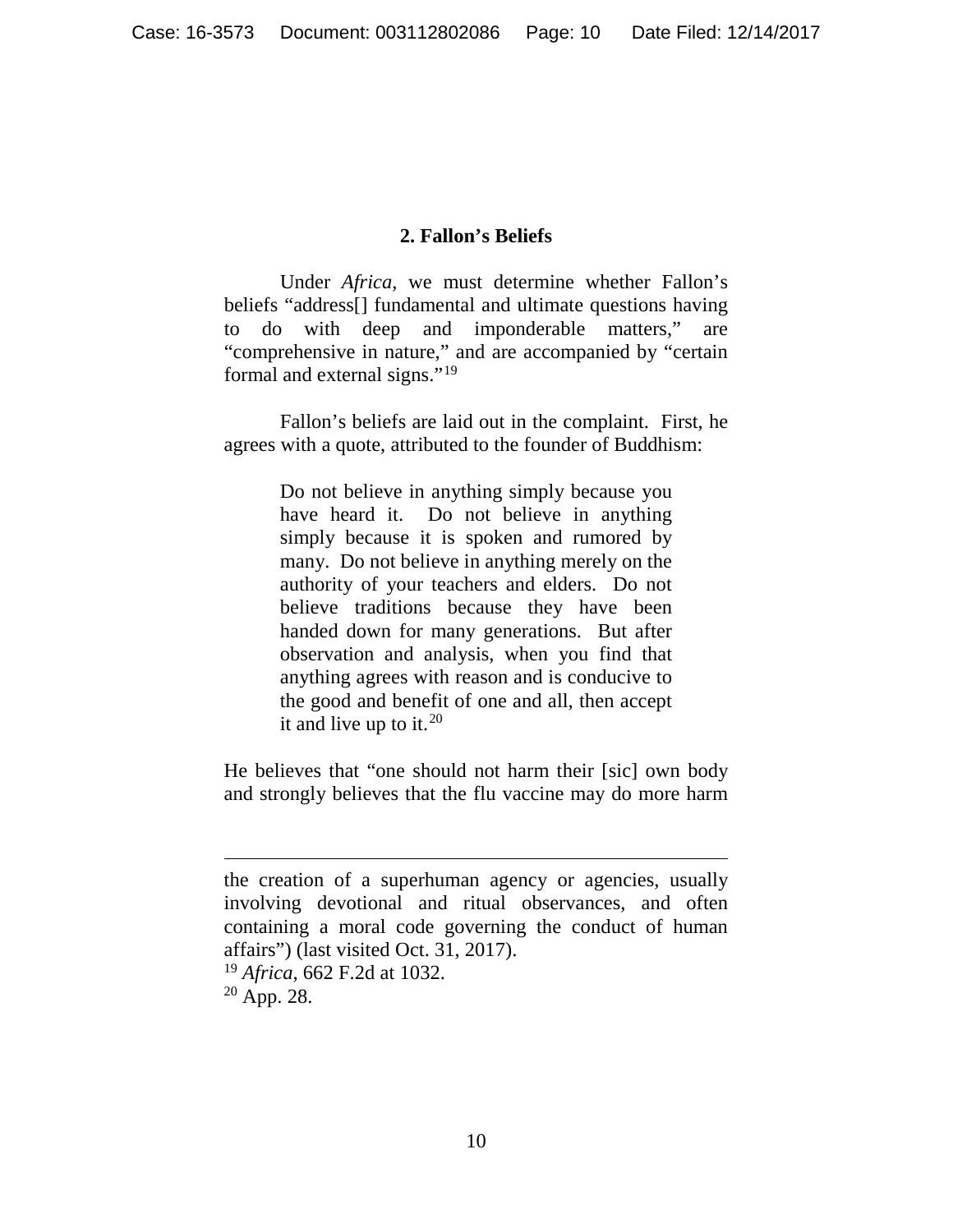than good."[21](#page-10-0) He concludes that if he yielded to coercion and consented to the hospital mandatory policy, he would violate his conscience as to what is right and what is wrong. Consequently, he must follow his conscience and refuse the influenza vaccine.[22](#page-10-1)

It does not appear that these beliefs address fundamental and ultimate questions having to do with deep and imponderable matters, nor are they comprehensive in nature. Generally, he simply worries about the health effects of the flu vaccine, disbelieves the scientifically accepted view that it is harmless to most people, and wishes to avoid this vaccine. In particular, the basis of his refusal of the flu vaccine—his concern that the flu vaccine may do more harm than good—is a medical belief, not a religious one. He then applies one general moral commandment (which might be paraphrased as, "Do not harm your own body") to come to the conclusion that the flu vaccine is morally wrong. This one moral commandment is an "isolated moral teaching"; by itself, it is not a comprehensive system of beliefs about fundamental or ultimate matters.<sup>23</sup> Thus, we do not believe that either of the first two factors in *Africa* is met here.

Fallon fares no better under the third factor. Fallon's views are not manifested in formal and external signs, such as "formal services, ceremonial functions, the existence of clergy, structure and organization, efforts at propagation,

<span id="page-10-1"></span><sup>22</sup> *Id*.

<span id="page-10-0"></span> <sup>21</sup> *Id.*

<span id="page-10-2"></span><sup>23</sup> *See Africa*, 662 F.2d at 1032.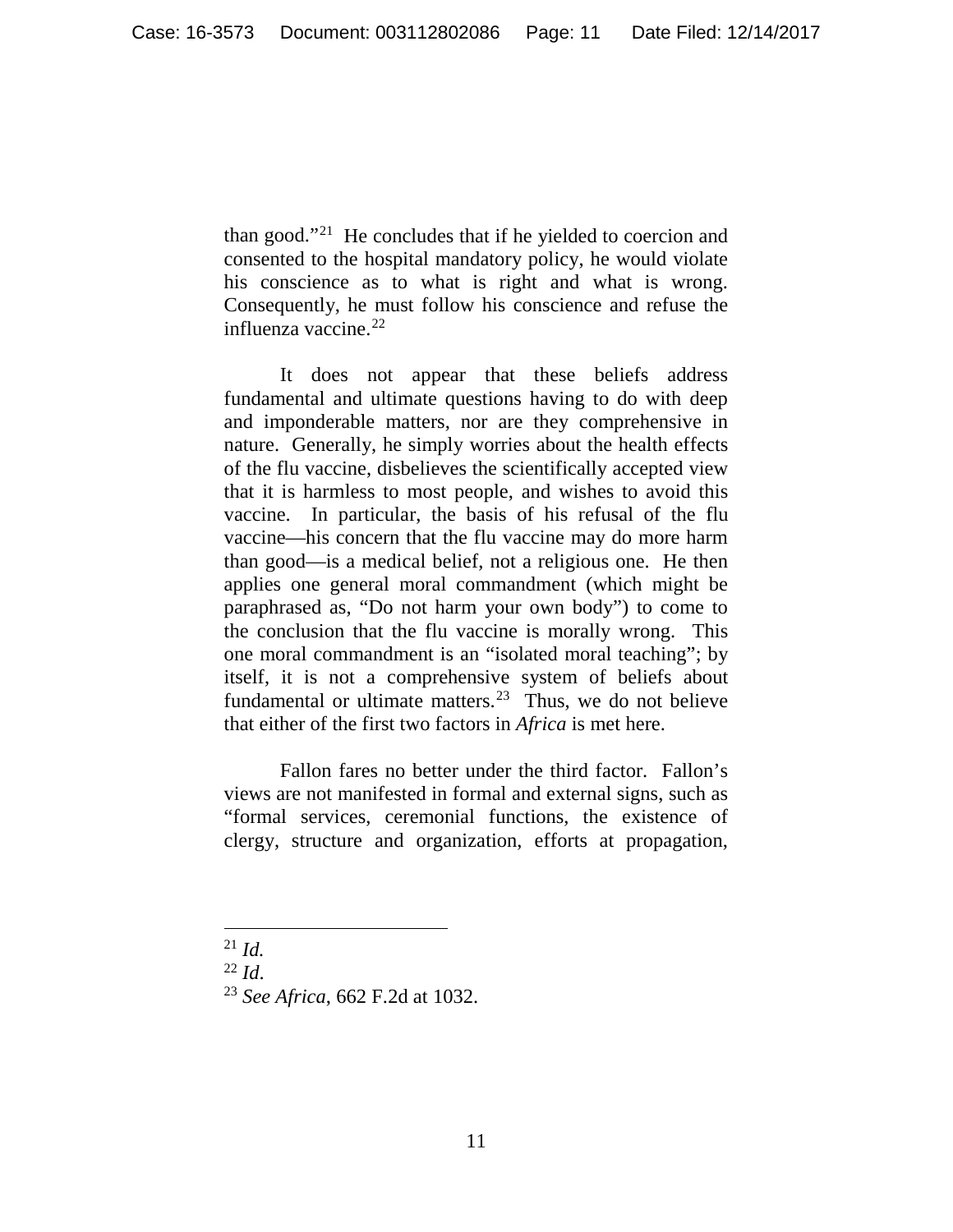observation of holidays and other similar manifestations associated with the traditional religions."[24](#page-11-0)

For this reason, because Fallon's beliefs do not satisfy any of the *Africa* factors, Fallon's beliefs do not occupy a place in his life similar to that occupied by a more traditional faith. His objection to vaccination is therefore not religious and not protected by Title VII.

We note that we are not the only court to come to the conclusion that certain anti-vaccination beliefs are not religious.<sup>25</sup> This is not to say that anti-vaccination beliefs cannot be part of a broader religious faith; in some circumstances, they can, and in those circumstances, they are

<span id="page-11-0"></span> <sup>24</sup> *Malnak*, 592 F.2d at 209 (Adams, J., concurring).

<span id="page-11-1"></span><sup>25</sup> *See Mason v. Gen. Brown Cent. Sch. Dist.*, 851 F.2d 47, 51 (2d Cir. 1988) (upholding as not clearly erroneous a district court finding that certain parents' opposition to vaccination was "based, not on religious grounds, but on scientific and secular theories"); *Hanzel v. Arter*, 625 F. Supp. 1259, 1260, 1265 (S.D. Ohio 1985) (describing a professed belief in "chiropractic ethics"—"a body of thought which teaches that injection of foreign substances into the body is of no benefit and can only be harmful"—as philosophical rather than religious); *McCartney v. Austin*, 298 N.Y.S.2d 26, 27 (N.Y. App. Div. 1969) ("[A]ppellants' opposition [to vaccination]—whether or not predicated upon their personal moral scruples or upon medical concern—is not upon religious grounds . . ..").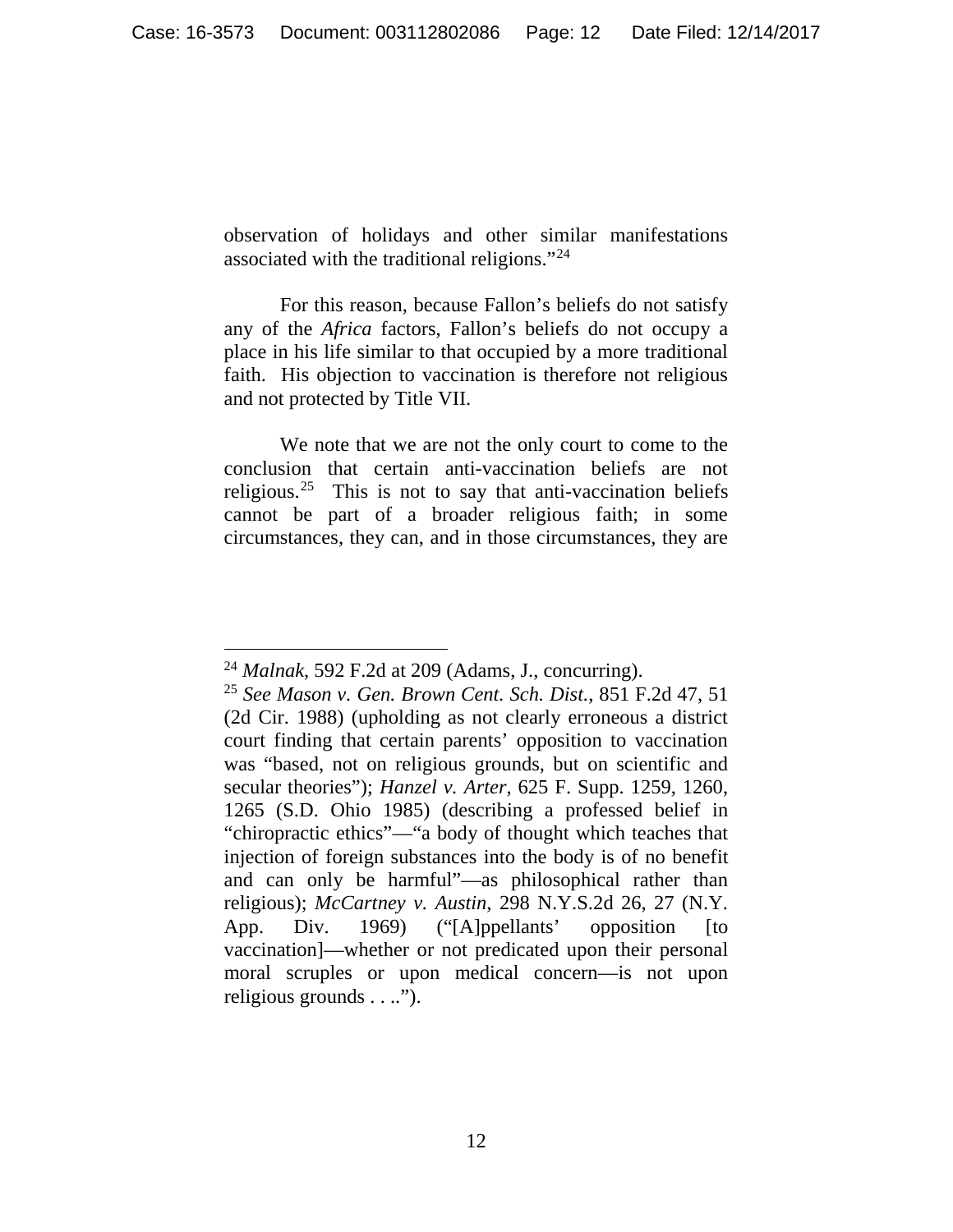protected.<sup>26</sup> However, Fallon has not presented such circumstances here.[27](#page-12-1)

#### **B. The Essay**

Fallon also argues that the District Court erred in considering the essay that Mercy Catholic submitted with its reply brief, supporting its motion to dismiss. Fallon had submitted this essay to Mercy Catholic with his request for an accommodation and quoted portions of it in his complaint. Fallon argues that the essay was outside the pleadings and therefore inappropriate to consider in relation to a motion to dismiss.

Ordinarily, a court may not consider documents outside the pleadings when deciding a motion to dismiss. If a court wishes to consider documents outside the pleadings, it

<span id="page-12-0"></span> <sup>26</sup> For example, Christian Scientists regularly qualify for exemptions from vaccination requirements. *See, e.g.*, *Boone v. Boozman*, 217 F. Supp. 2d 938, 947 n.20 (E.D. Ark. 2002); *Kolbeck v. Kramer*, 202 A.2d 889, 891 (N.J. Super. Law. Div. 1964).

<span id="page-12-1"></span> $27$  Fallon makes much of the fact that Mercy Catholic requested a letter from a clergyperson, but this fact is not determinative. A letter from a clergyperson is not the only way to demonstrate that one holds a religious belief. To the extent that Mercy Catholic may have believed that it could not be discriminating on the basis of religion if it fired an employee who could not produce a letter from a clergyperson, it was mistaken. However, because Fallon's beliefs are not religious, terminating him for acting on his beliefs did not constitute religious discrimination.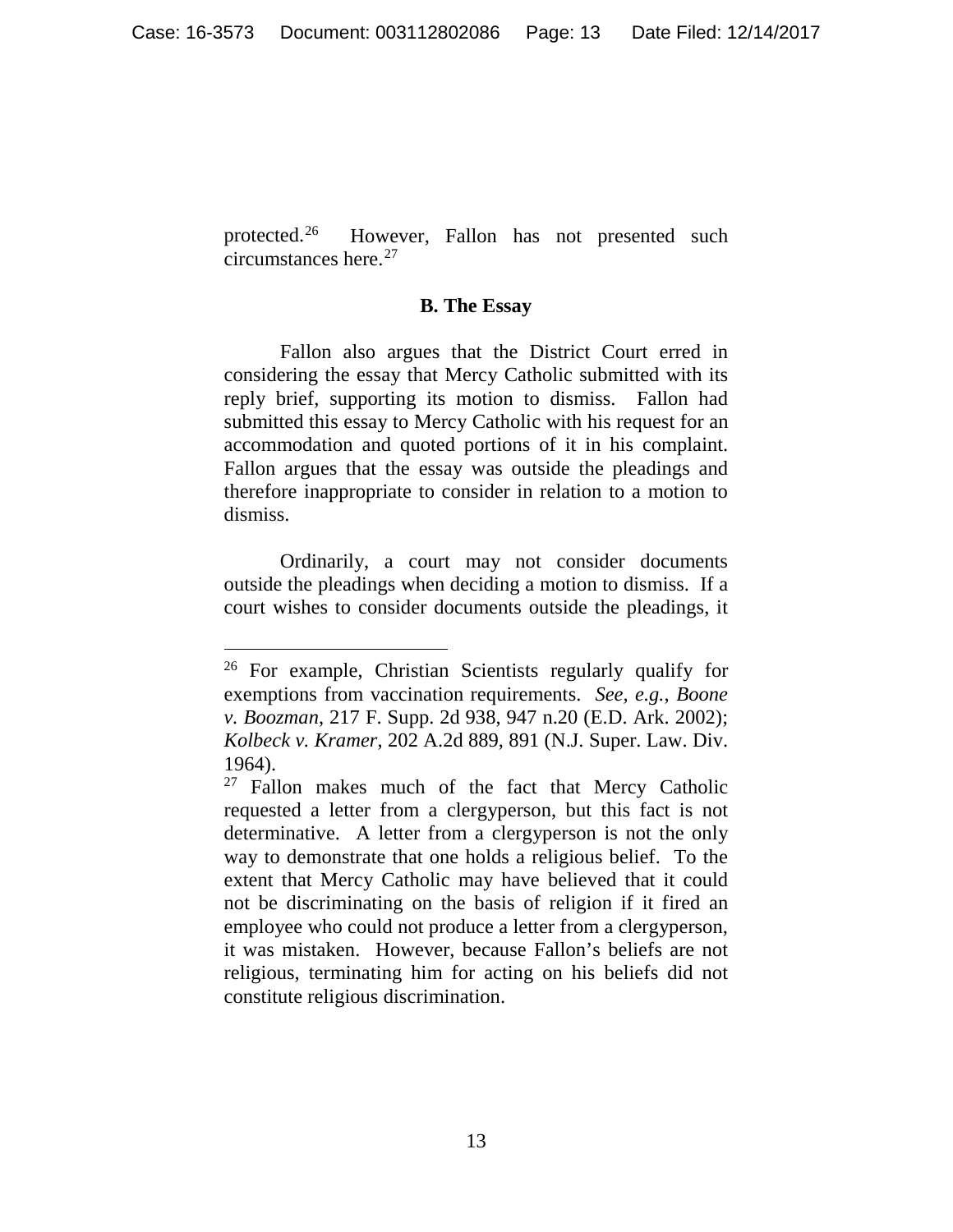must convert a motion to dismiss into a motion for summary judgment.<sup>28</sup> However, a court may consider a document that is "integral to or explicitly relied upon" in the complaint.<sup>[29](#page-13-1)</sup> For example, in *Burlington Coat Factory*, when a plaintiff alleged in a complaint that defendants failed to disclose certain facts in publicly issued reports, a court properly considered the full texts of the reports when the reports were attached to a motion to dismiss.[30](#page-13-2) 

Fallon, in his complaint, quoted portions of this essay and described the essay as "explaining his sincerely held moral and ethical convictions."<sup>[31](#page-13-3)</sup> Thus, Fallon explicitly relied on it, and it was permissible for the District Court to consider it. Fallon suggests that, because the essay was attached to a reply brief, not the initial motion to dismiss, he was given no opportunity to respond to the letter and explain its relevance. However, the District Court held a two-hour hearing after the briefs were submitted. Anything that Fallon needed to explain regarding the letter could have been explained then. Before us, counsel complained that the District Court repeatedly cut him off at the hearing, but the transcript shows that the District Court cut him off only when he attempted to introduce extrinsic evidence not relied upon in the complaint. Thus, we discern no error in the District Court's approach to the essay or to Fallon's attempts to introduce other extrinsic evidence.

<span id="page-13-0"></span> <sup>28</sup> *In re Burlington Coat Factory Sec. Litig.*, 114 F.3d 1410, 1426 (3d Cir. 1997).

<span id="page-13-2"></span><span id="page-13-1"></span><sup>29</sup> *Id.* (internal quotation marks and emphasis omitted).

<sup>30</sup> *Id.* at 1426.

<span id="page-13-3"></span><sup>31</sup> App. 25.